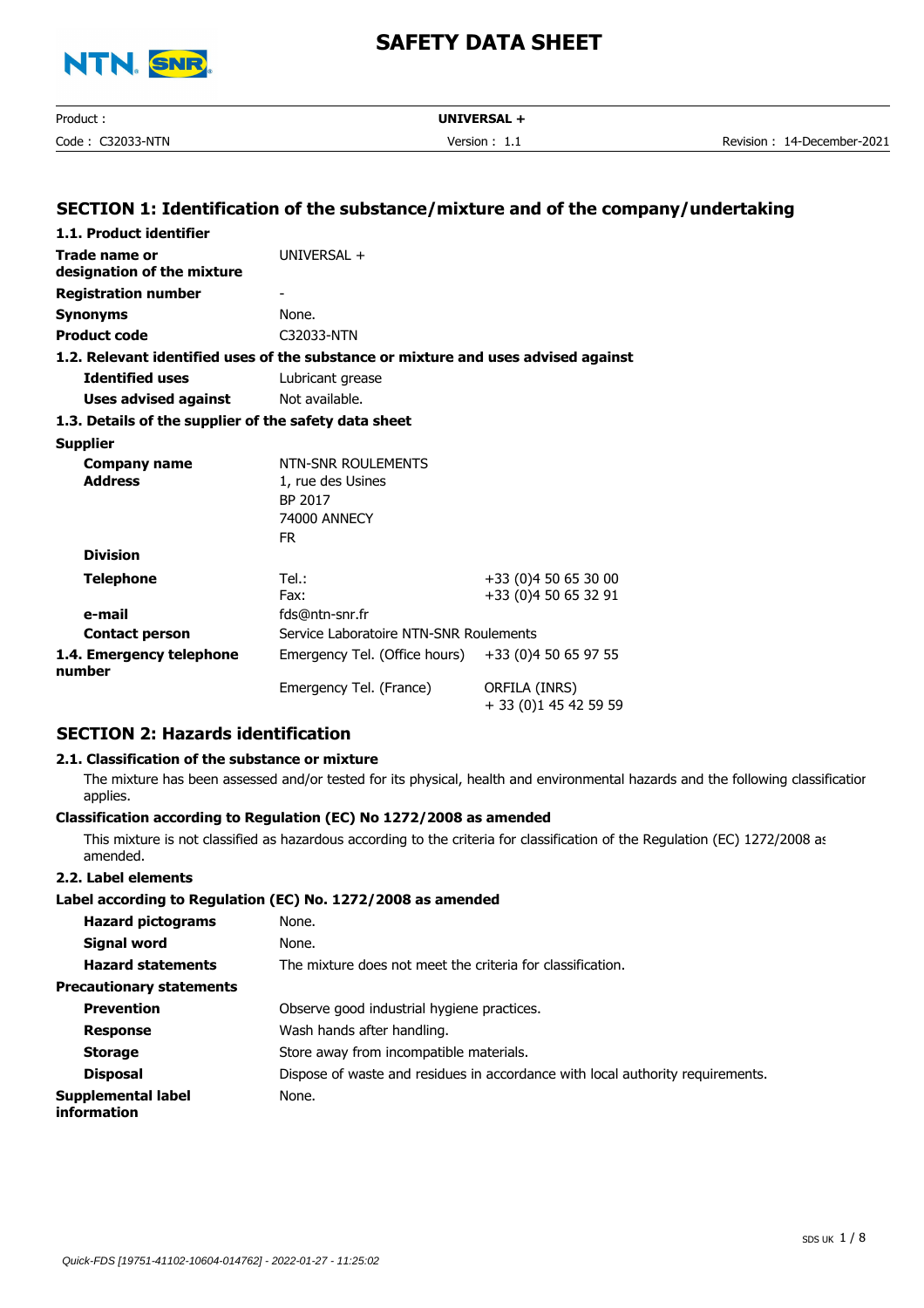

| Product          | <b>UNIVERSAL</b> |                            |
|------------------|------------------|----------------------------|
| Code: C32033-NTN | Version $: 1.1$  | Revision: 14-December-2021 |

**2.3. Other hazards** This mixture does not meet vPvB / PBT criteria of Regulation (EC) No 1907/2006, Annex XIII.

# **SECTION 3: Composition/information on ingredients**

#### **3.2. Mixtures**

The components are not hazardous or are below required disclosure limits.

#### **List of abbreviations and symbols that may be used above**

CLP: Regulation No. 1272/2008. "-" = Not available or this substance does not meet the criteria for classification according to Regulation (EC) 1272/2008 as amended.

#: This substance has been assigned Union workplace exposure limit(s).

M: M-factor

PBT: persistent, bioaccumulative and toxic substance.

vPvB: very persistent and very bioaccumulative substance.

All concentrations are in percent by weight unless ingredient is a gas. Gas concentrations are in percent by volume.

**Composition comments**

Occupational Exposure Limits for constituents are listed in Section 8. The full text for all H-statements is displayed in section 16.

- Contains : Mineral oil DMSO Extract < 3% according to IP 346 Method.

#### **SECTION 4: First aid measures**

Ensure that medical personnel are aware of the material(s) involved, and take precautions to protect themselves. **General information 4.1. Description of first aid measures Inhalation** Under normal conditions of intended use, this material is not expected to be an inhalation hazard. **Skin contact** Wash off with soap and water. Get medical attention if irritation develops and persists. **Eye contact** Rinse with water. Get medical attention if irritation develops and persists. Rinse mouth thoroughly. If swallowed, do NOT induce vomiting. Get medical attention if symptoms occur. **Ingestion 4.2. Most important** Frequent or prolonged contact may defat and dry the skin, leading to discomfort and dermatitis. **symptoms and effects, both acute and delayed 4.3. Indication of any** Treat symptomatically. **immediate medical attention and special treatment**

#### **SECTION 5: Firefighting measures**

**needed**

**General fire hazards** Will burn if involved in a fire. No unusual fire or explosion hazards noted. **5.1. Extinguishing media** Foam. Dry chemicals. Carbon dioxide (CO2). Use extinguishing measures that are appropriate to local circumstances and the surrounding environment. **Suitable extinguishing media Unsuitable extinguishing** Do not use water jet as an extinguisher, as this will spread the fire. **media 5.2. Special hazards arising** See also section 10. **from the substance or mixture 5.3. Advice for firefighters Special protective** Self-contained breathing apparatus and full protective clothing must be worn in case of fire. **equipment for firefighters**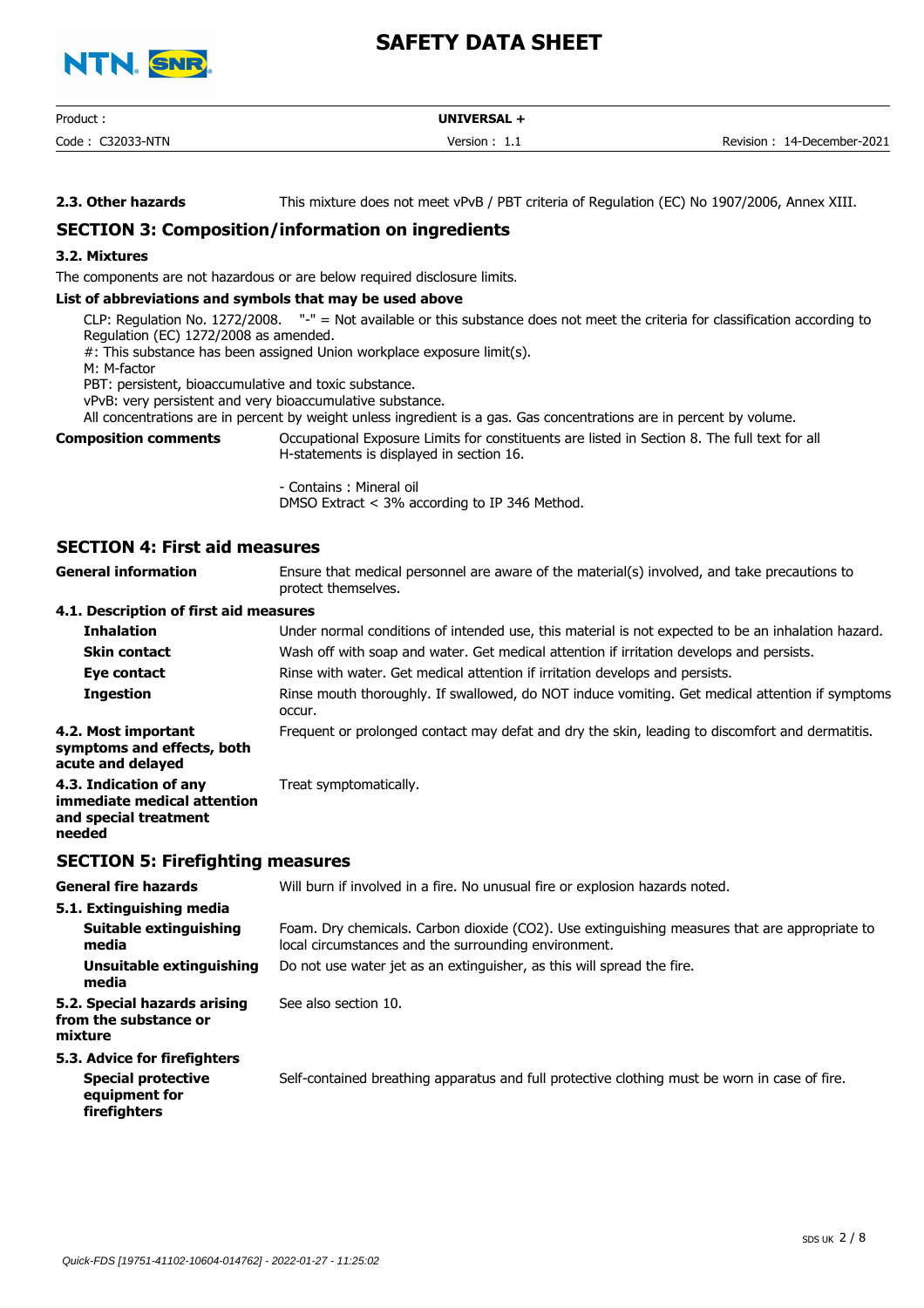

| Product:         | <b>UNIVERSAL</b> |                               |
|------------------|------------------|-------------------------------|
| Code: C32033-NTN | Version:<br>.    | 14-December-2021<br>Revision: |

| <b>Special fire fighting</b> | In case of fire and/or explosion do not breathe fumes. Cool containers exposed to heat with water |
|------------------------------|---------------------------------------------------------------------------------------------------|
| procedures                   | spray and remove container, if no risk is involved.                                               |
| Specific methods             | In the event of fire and/or explosion do not breathe fumes.                                       |

# **SECTION 6: Accidental release measures**

|                                                              | 6.1. Personal precautions, protective equipment and emergency procedures                                                                                   |
|--------------------------------------------------------------|------------------------------------------------------------------------------------------------------------------------------------------------------------|
| For non-emergency<br>personnel                               | Keep unnecessary personnel away. Wear appropriate protective equipment and clothing during<br>clean-up. For personal protection, see section 8 of the SDS. |
| For emergency<br>responders                                  | Keep unnecessary personnel away. Use personal protection recommended in Section 8 of the SDS.                                                              |
| 6.2. Environmental<br>precautions                            | Local authorities should be advised if significant spillages cannot be contained. Avoid discharge into<br>drains, water courses or onto the ground.        |
| 6.3. Methods and material for<br>containment and cleaning up | The product is immiscible with water and will spread on the water surface. Stop the flow of<br>material, if this is without risk.                          |
| 6.4. Reference to other<br>sections                          | For personal protection, see section 8 of the SDS. For waste disposal, see section 13 of the SDS.                                                          |
| ----------                                                   |                                                                                                                                                            |

## **SECTION 7: Handling and storage**

| 7.1. Precautions for safe<br>handling                                          | To avoid thermal decomposition, do not overheat. Avoid prolonged or repeated contact with skin.<br>Wash hands after handling. Handle in accordance with good industrial hygiene and safety practices.<br>Adequate ventilation should be provided so that exposure limits are not exceeded. |
|--------------------------------------------------------------------------------|--------------------------------------------------------------------------------------------------------------------------------------------------------------------------------------------------------------------------------------------------------------------------------------------|
| 7.2. Conditions for safe<br>storage, including any<br><i>incompatibilities</i> | Keep away from heat and sources of ignition. Store in closed original container in a dry place. Store<br>away from incompatible materials (see Section 10 of the SDS).                                                                                                                     |
| 7.3. Specific end use(s)                                                       | Not available.                                                                                                                                                                                                                                                                             |

## **SECTION 8: Exposure controls/personal protection**

#### **8.1. Control parameters**

#### **Occupational exposure limits**

| UK. EH40 Workplace Exposure Limits (WELs)<br><b>Components</b> | Type                                                       | Value             | Form             |
|----------------------------------------------------------------|------------------------------------------------------------|-------------------|------------------|
| Calcium carbonate (CAS<br>$471 - 34 - 1$                       | TWA                                                        | 4 mg/m $3$        | Respirable.      |
|                                                                |                                                            | 4 mg/m $3$        | Respirable dust. |
|                                                                |                                                            | 10 mg/m $3$       | Inhalable dust.  |
|                                                                |                                                            | $10 \text{ mg/m}$ | Inhalable        |
| <b>Biological limit values</b>                                 | No biological exposure limits noted for the ingredient(s). |                   |                  |
| <b>Recommended monitoring</b><br>procedures                    | Follow standard monitoring procedures.                     |                   |                  |
| Derived no effect levels                                       | Not available.                                             |                   |                  |

**Predicted no effect** Not available.

**concentrations (PNECs) Exposure guidelines** Occupational Exposure Limits are not relevant to the current physical form of the product.

**8.2. Exposure controls**

**Appropriate engineering** Ensure adequate ventilation, especially in confined areas.

**controls**

**(DNELs)**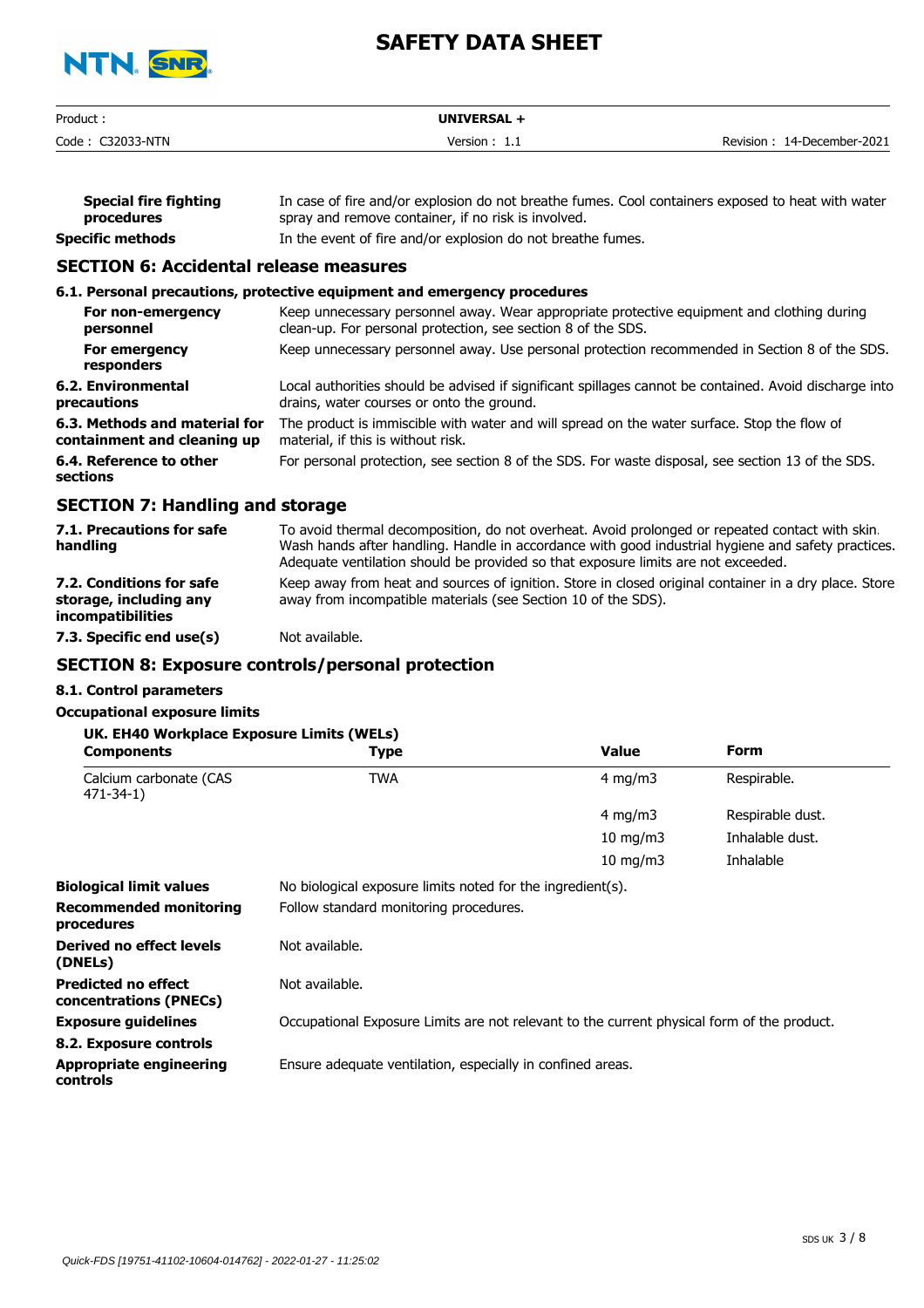

| Product             | <b>UNIVERSAL</b> |                            |
|---------------------|------------------|----------------------------|
| Code:<br>C32033-NTN | Version ' ' '    | Revision: 14-December-2021 |

#### **Individual protection measures, such as personal protective equipment**

| <b>General information</b>                | Personal protection equipment should be chosen according to the CEN standards and in discussion<br>with the supplier of the personal protective equipment.                                                                                                                                                    |
|-------------------------------------------|---------------------------------------------------------------------------------------------------------------------------------------------------------------------------------------------------------------------------------------------------------------------------------------------------------------|
| Eye/face protection                       | Chemical goggles are recommended.                                                                                                                                                                                                                                                                             |
| <b>Skin protection</b>                    |                                                                                                                                                                                                                                                                                                               |
| - Hand protection                         | Use protective gloves made of: Nitrile. Polyvinyl chloride (PVC).                                                                                                                                                                                                                                             |
| - Other                                   | Normal work clothing (long sleeved shirts and long pants) is recommended.                                                                                                                                                                                                                                     |
| <b>Respiratory protection</b>             | In case of insufficient ventilation, wear suitable respiratory equipment.                                                                                                                                                                                                                                     |
| <b>Thermal hazards</b>                    | Wear appropriate thermal protective clothing, when necessary.                                                                                                                                                                                                                                                 |
| <b>Hygiene measures</b>                   | Wash hands after handling. Handle in accordance with good industrial hygiene and safety practices.                                                                                                                                                                                                            |
| <b>Environmental exposure</b><br>controls | Emissions from ventilation or work process equipment should be checked to ensure they comply<br>with the requirements of environmental protection legislation. Fume scrubbers, filters or<br>engineering modifications to the process equipment may be necessary to reduce emissions to<br>acceptable levels. |

## **SECTION 9: Physical and chemical properties**

## **9.1. Information on basic physical and chemical properties**

| <b>Appearance</b>                                   |                                  |
|-----------------------------------------------------|----------------------------------|
| <b>Physical state</b>                               | Solid.                           |
| <b>Form</b>                                         | Solid. Paste.                    |
| Colour                                              | Blonde, to Brown                 |
| Odour                                               | Oily.                            |
| <b>Odour threshold</b>                              | Not available.                   |
| рH                                                  | Not applicable.                  |
| <b>Melting point/freezing point</b>                 | Not available.                   |
| Initial boiling point and<br>boiling range          | Not available.                   |
| <b>Flash point</b>                                  | > 220.0 °C (> 428.0 °F) Open cup |
| <b>Evaporation rate</b>                             | Not available.                   |
| Flammability (solid, gas)                           | Not available.                   |
| <b>Upper/lower flammability or explosive limits</b> |                                  |
| <b>Flammability limit - lower</b><br>(9/0)          | Not available.                   |
| <b>Flammability limit -</b><br>upper $(\% )$        | Not available.                   |
| Vapour pressure                                     | Not available.                   |
| <b>Vapour density</b>                               | Not available.                   |
| <b>Relative density</b>                             | 0.94                             |
| Relative density temperature                        | 20 °C (68 °F)                    |
| Solubility(ies)                                     |                                  |
| Solubility (water)                                  | Insoluble.                       |
| <b>Partition coefficient</b><br>(n-octanol/water)   | Not available.                   |
| <b>Auto-ignition temperature</b>                    | $> 250$ °C ( $> 482$ °F)         |
| <b>Decomposition temperature</b>                    | Not available.                   |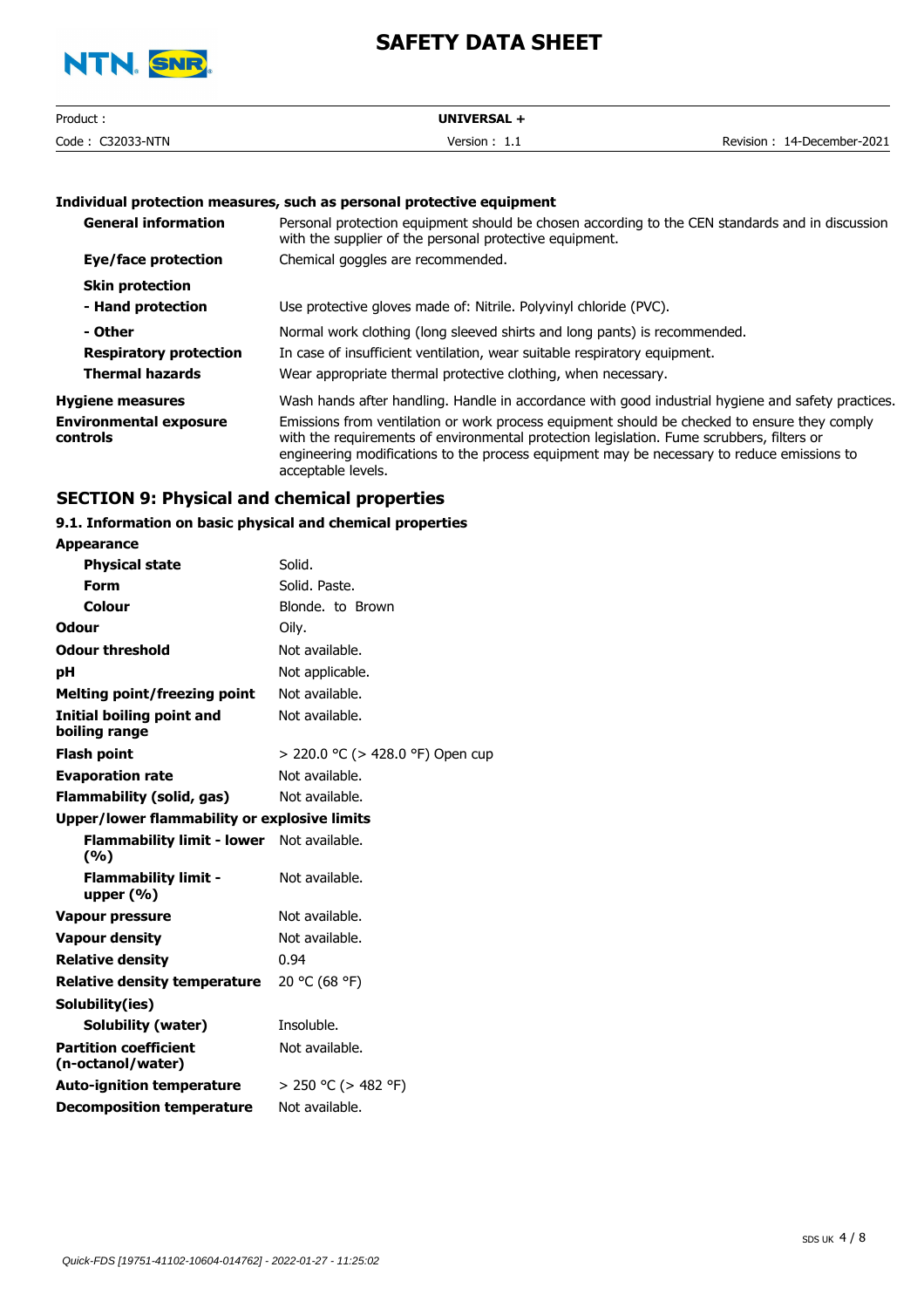

| Product:   | <b>UNIVERSAL</b> |                  |
|------------|------------------|------------------|
| Code: 0    | Version :        | 14-December-2021 |
| C32033-NTN | .                | Revision         |

| <b>Viscosity</b>                            | Not applicable.                                                                                                                        |
|---------------------------------------------|----------------------------------------------------------------------------------------------------------------------------------------|
| <b>Explosive properties</b>                 | Not available.                                                                                                                         |
| <b>Oxidising properties</b>                 | Not oxidising.                                                                                                                         |
| 9.2. Other information                      |                                                                                                                                        |
| <b>Dropping point</b>                       | $>160$ °C                                                                                                                              |
| <b>SECTION 10: Stability and reactivity</b> |                                                                                                                                        |
| 10.1. Reactivity                            | The product is stable and non-reactive under normal conditions of use, storage and transport.                                          |
| 10.2. Chemical stability                    | Material is stable under normal conditions.                                                                                            |
| 10.3. Possibility of hazardous<br>reactions | No dangerous reaction known under conditions of normal use.                                                                            |
| 10.4. Conditions to avoid                   | Avoid temperatures exceeding the decomposition temperature. Contact with incompatible materials.<br>Eliminate all sources of ignition. |
| 10.5. Incompatible materials                | Acids. Strong oxidising agents. Fluorine.                                                                                              |
| 10.6. Hazardous                             | No hazardous decomposition products are known.                                                                                         |

**decomposition products**

### **SECTION 11: Toxicological information**

#### **11.1. Information on toxicological effects**

| <b>Acute toxicity</b>                                 | Elevated temperatures or mechanical action may form vapours, mist, or fumes which may be<br>irritating to the eyes, nose, throat, or lungs.<br>Ingestion of large amounts may produce gastrointestinal disturbances including irritation, nausea,<br>and diarrhoea. |
|-------------------------------------------------------|---------------------------------------------------------------------------------------------------------------------------------------------------------------------------------------------------------------------------------------------------------------------|
| <b>Skin corrosion/irritation</b>                      | Frequent or prolonged contact may defat and dry the skin, leading to discomfort and dermatitis.                                                                                                                                                                     |
| Serious eye damage/eye<br>irritation                  | Not classified.                                                                                                                                                                                                                                                     |
| <b>Respiratory sensitisation</b>                      | Not classified.                                                                                                                                                                                                                                                     |
| <b>Skin sensitisation</b>                             | Not classified.                                                                                                                                                                                                                                                     |
| <b>Germ cell mutagenicity</b>                         | Not classified.                                                                                                                                                                                                                                                     |
| Carcinogenicity                                       | Not classified.                                                                                                                                                                                                                                                     |
| <b>Reproductive toxicity</b>                          | Not classified.                                                                                                                                                                                                                                                     |
| Specific target organ toxicity<br>- single exposure   | Not classified.                                                                                                                                                                                                                                                     |
| Specific target organ toxicity<br>- repeated exposure | Not classified.                                                                                                                                                                                                                                                     |
| <b>Aspiration hazard</b>                              | Not classified.                                                                                                                                                                                                                                                     |
| <b>Mixture versus substance</b><br>information        | No information available.                                                                                                                                                                                                                                           |
| <b>Other information</b>                              | Not available.                                                                                                                                                                                                                                                      |
| <b>SECTION 12: Ecological information</b>             |                                                                                                                                                                                                                                                                     |

**12.1. Toxicity** Based on available data, the classification criteria are not met for hazardous to the aquatic environment. **12.2. Persistence and** No data is available on the degradability of this product. **degradability 12.3. Bioaccumulative potential**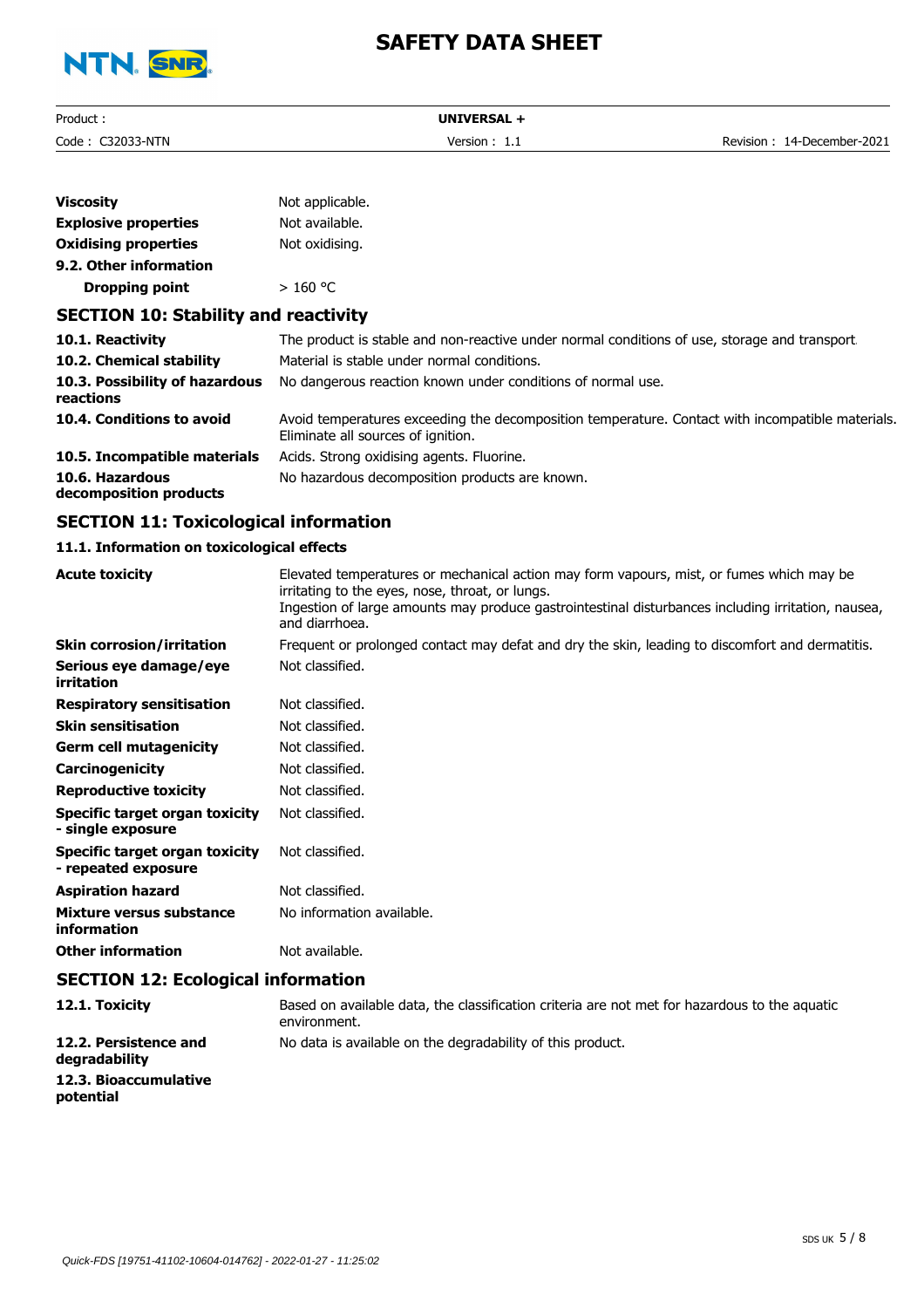

| Product.            | <b>UNIVERSAL</b> |                               |
|---------------------|------------------|-------------------------------|
| Code:<br>C32033-NTN | Version :<br>.   | 14-December-2021<br>Revision: |

| 12.4. Mobility in soil                      | No data available.                                                                                                                                                                         |
|---------------------------------------------|--------------------------------------------------------------------------------------------------------------------------------------------------------------------------------------------|
| Mobility in general                         | The product is immiscible with water and will spread on the water surface.                                                                                                                 |
| 12.5. Results of PBT and<br>vPvB assessment | This mixture does not meet vPvB / PBT criteria of Regulation (EC) No 1907/2006, Annex XIII.                                                                                                |
| 12.6. Other adverse effects                 | No other adverse environmental effects (e.g. ozone depletion, photochemical ozone creation<br>potential, endocrine disruption, global warming potential) are expected from this component. |

### **SECTION 13: Disposal considerations**

**13.1. Waste treatment methods**

| <b>Residual waste</b>                  | Dispose of in accordance with local regulations. Empty containers or liners may retain some product<br>residues. This material and its container must be disposed of in a safe manner (see: Disposal<br>instructions). |
|----------------------------------------|------------------------------------------------------------------------------------------------------------------------------------------------------------------------------------------------------------------------|
| Contaminated packaging                 | Since emptied containers may retain product residue, follow label warnings even after container is<br>emptied. Empty containers should be taken to an approved waste handling site for recycling or<br>disposal.       |
| <b>EU waste code</b>                   | Unused product: 16 03 06<br>Waste codes should be assigned by the user based on the application for which the product was<br>used.                                                                                     |
| <b>Disposal</b><br>methods/information | Collect and reclaim or dispose in sealed containers at licensed waste disposal site. Do not discharge<br>into drains, water courses or onto the ground.                                                                |
| <b>Special precautions</b>             | Dispose in accordance with all applicable regulations.                                                                                                                                                                 |

# **SECTION 14: Transport information**

#### **ADR**

14.1. - 14.6.: Not regulated as dangerous goods.

#### **IATA**

14.1. - 14.6.: Not regulated as dangerous goods.

#### **IMDG**

14.1. - 14.6.: Not regulated as dangerous goods.

**14.7. Transport in bulk** Not applicable. **according to Annex II of MARPOL 73/78 and the IBC Code**

#### **SECTION 15: Regulatory information**

**15.1. Safety, health and environmental regulations/legislation specific for the substance or mixture**

**EU regulations**

**Regulation (EC) No. 1005/2009 on substances that deplete the ozone layer, Annex I and II, as amended** Not listed.

**Regulation (EC) No. 850/2004 On persistent organic pollutants, Annex I as amended**

Not listed.

**Regulation (EU) No. 649/2012 concerning the export and import of dangerous chemicals, Annex I, Part 1 as amended**

Not listed.

**Regulation (EU) No. 649/2012 concerning the export and import of dangerous chemicals, Annex I, Part 2 as amended**

Not listed.

**Regulation (EU) No. 649/2012 concerning the export and import of dangerous chemicals, Annex I, Part 3 as amended**

Not listed.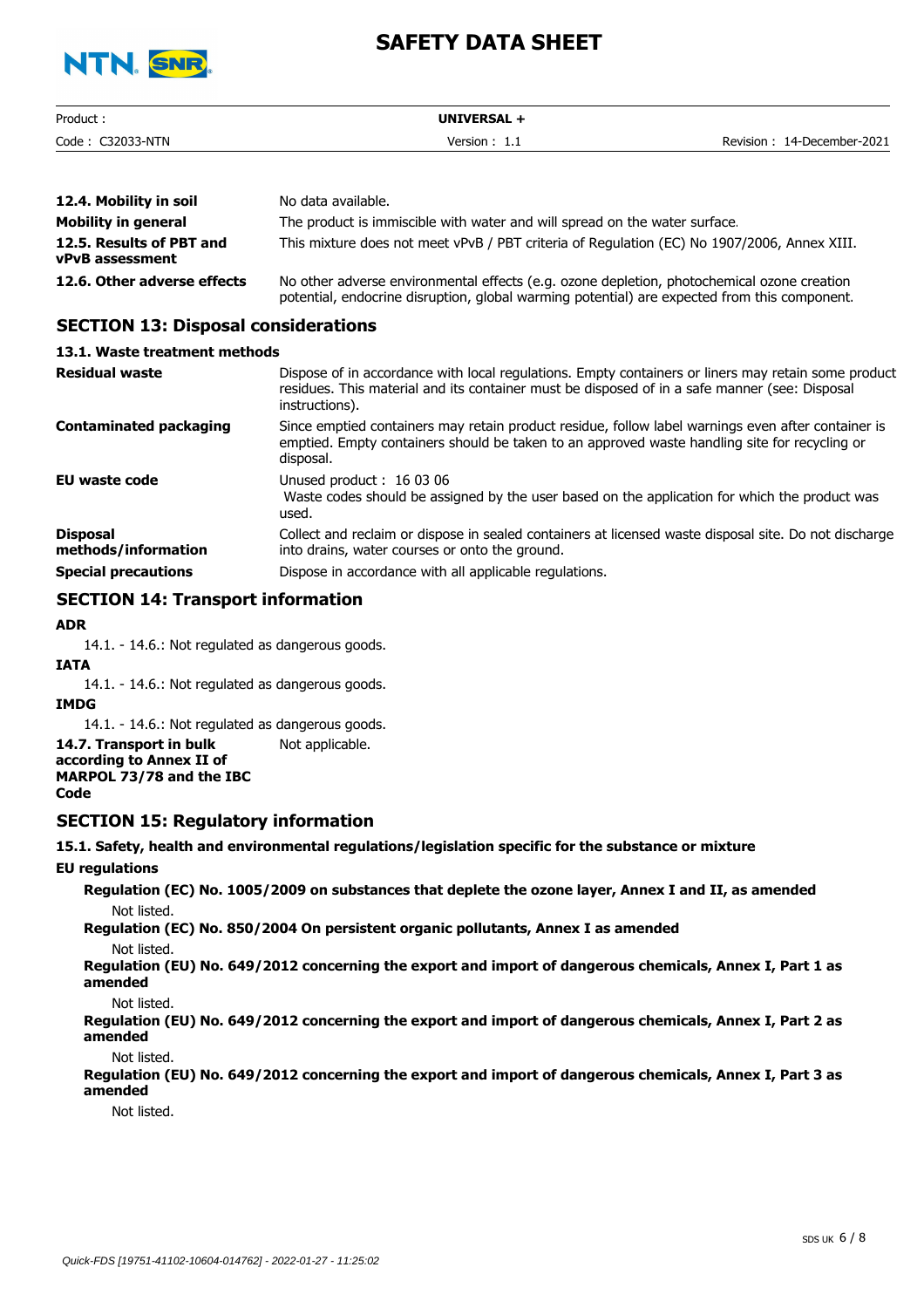

| Product:                            | UNIVERSAL +                                                                                                                                                                                                               |                            |
|-------------------------------------|---------------------------------------------------------------------------------------------------------------------------------------------------------------------------------------------------------------------------|----------------------------|
| Code: C32033-NTN                    | Version: 1.1                                                                                                                                                                                                              | Revision: 14-December-2021 |
|                                     |                                                                                                                                                                                                                           |                            |
|                                     | Regulation (EU) No. 649/2012 concerning the export and import of dangerous chemicals, Annex V as amended                                                                                                                  |                            |
| Not listed.                         |                                                                                                                                                                                                                           |                            |
|                                     | Regulation (EC) No. 166/2006 Annex II Pollutant Release and Transfer Registry, as amended                                                                                                                                 |                            |
| Not listed.                         |                                                                                                                                                                                                                           |                            |
|                                     | Regulation (EC) No. 1907/2006, REACH Article 59(10) Candidate List as currently published by ECHA                                                                                                                         |                            |
| Not listed.                         |                                                                                                                                                                                                                           |                            |
| <b>Authorisations</b>               |                                                                                                                                                                                                                           |                            |
|                                     | Regulation (EC) No. 1907/2006, REACH Annex XIV Substances subject to authorization, as amended                                                                                                                            |                            |
| Not listed.                         |                                                                                                                                                                                                                           |                            |
| <b>Restrictions on use</b>          |                                                                                                                                                                                                                           |                            |
| amended                             | Regulation (EC) No. 1907/2006, REACH Annex XVII Substances subject to restriction on marketing and use as                                                                                                                 |                            |
| Not listed.                         |                                                                                                                                                                                                                           |                            |
| mutagens at work, as amended.       | Directive 2004/37/EC: on the protection of workers from the risks related to exposure to carcinogens and                                                                                                                  |                            |
| Not listed.                         |                                                                                                                                                                                                                           |                            |
| <b>Other EU regulations</b>         |                                                                                                                                                                                                                           |                            |
|                                     | Directive 2012/18/EU on major accident hazards involving dangerous substances, as amended                                                                                                                                 |                            |
| Not listed.                         |                                                                                                                                                                                                                           |                            |
| <b>Other regulations</b>            | The product is classified and labelled in accordance with Regulation (EC) 1272/2008 (CLP<br>Regulation) as amended. This Safety Data Sheet complies with the requirements of Regulation (EC)<br>No 1907/2006, as amended. |                            |
| <b>National regulations</b>         | Follow national regulation for work with chemical agents in accordance with Directive 98/24/EC, as<br>amended.                                                                                                            |                            |
| 15.2. Chemical safety<br>assessment | No Chemical Safety Assessment has been carried out.                                                                                                                                                                       |                            |

# **SECTION 16: Other information**

**List of abbreviations**

| евс ог арргсуюстонз                                                                    |                                                                                                                                            |
|----------------------------------------------------------------------------------------|--------------------------------------------------------------------------------------------------------------------------------------------|
|                                                                                        | ADN: European Agreement concerning the International Carriage of Dangerous Goods by Inland<br>Waterways.                                   |
|                                                                                        | ADR: European Agreement concerning the International Carriage of Dangerous Goods by Road.<br>CAS: Chemical Abstract Service.               |
|                                                                                        | CEN: European Committee for Standardization.                                                                                               |
|                                                                                        | IATA: International Air Transport Association.                                                                                             |
|                                                                                        | IBC: Intermediate Bulk Container.                                                                                                          |
|                                                                                        | IMDG: International Maritime Dangerous Goods.                                                                                              |
|                                                                                        | MARPOL: International Convention for the Prevention of Pollution from Ships.                                                               |
|                                                                                        | PBT: Persistent, bioaccumulative, toxic.                                                                                                   |
|                                                                                        | RID: Regulations concerning the International Carriage of Dangerous Goods by Rail.                                                         |
|                                                                                        | STEL: Short term exposure limit.                                                                                                           |
|                                                                                        | TWA: Time Weighted Average.                                                                                                                |
|                                                                                        | vPvB: Very persistent and very bioaccumulative.                                                                                            |
| <b>References</b>                                                                      | Not available.                                                                                                                             |
| <b>Information on evaluation</b><br>method leading to the<br>classification of mixture | The classification for health and environmental hazards is derived by a combination of calculatior<br>methods and test data, if available. |
| <b>Full text of any H-statements</b>                                                   | None                                                                                                                                       |

#### **Full text of any H-statements** None. **not written out in full under Sections 2 to 15**